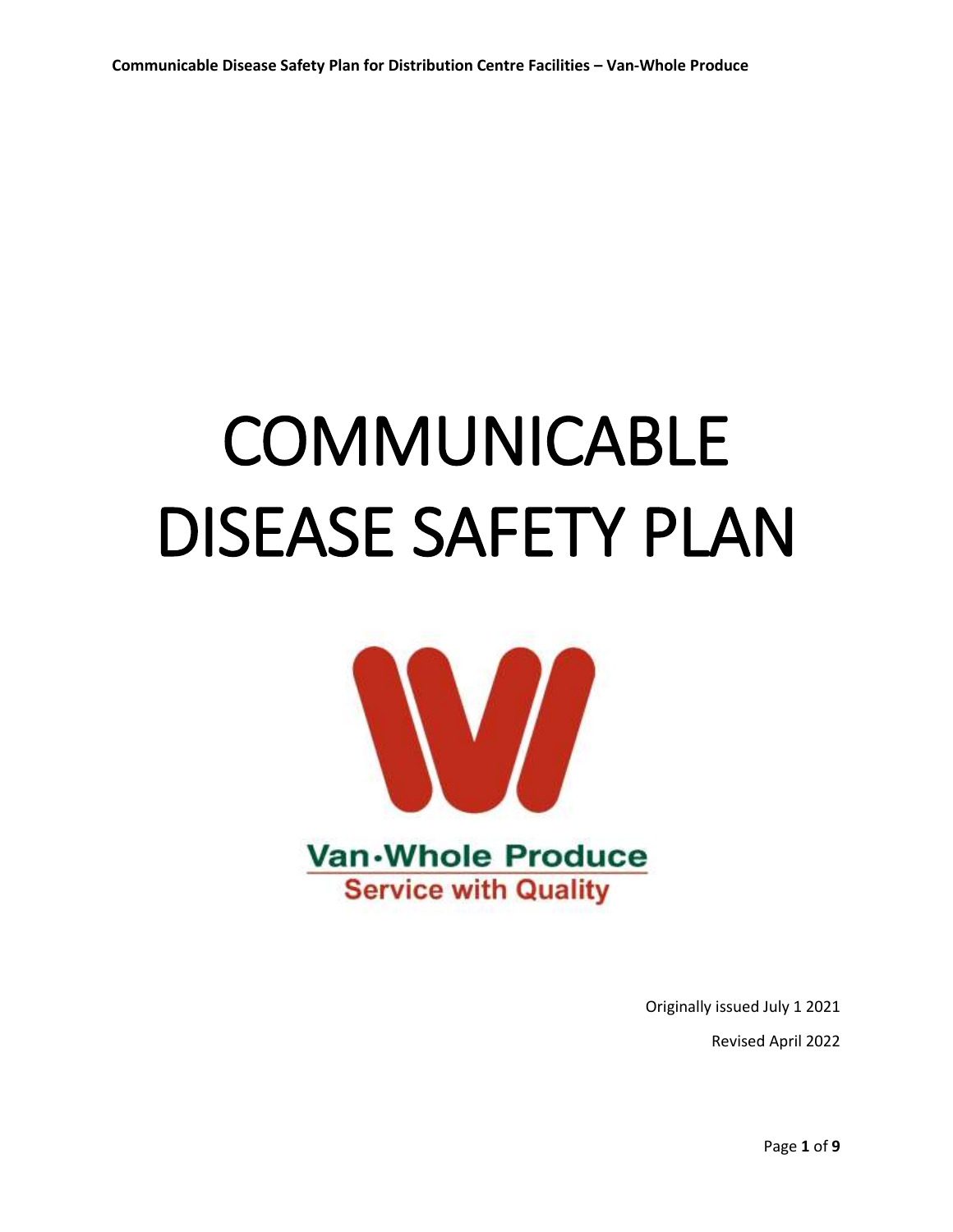# Contents

<span id="page-1-0"></span>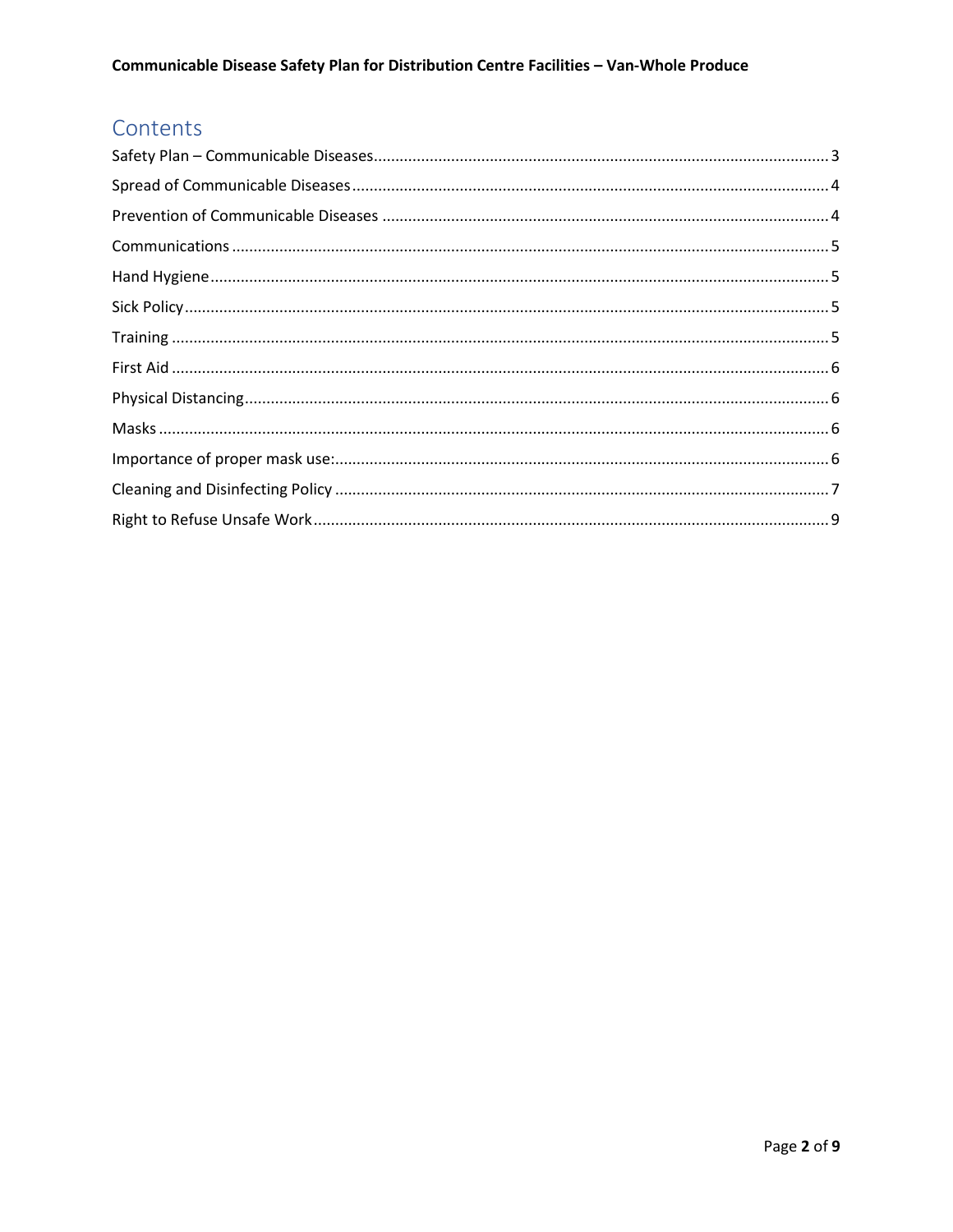# Safety Plan – Communicable Diseases

The purpose of this document is to provide you with the appropriate information and procedures to prevent and reduce the spread of Communicable Diseases in the workplace. We have put these measures into place to create a safe workplace for our team members and our customers. This is intended to be a guide to assist you and your fellow team members in following policies and Standard Operating Procedures (SOP) designed to minimize the risks associated with communicable diseases such as Covid-19, Norovirus, Seasonal Influenza and others.

<span id="page-2-0"></span>Please speak with your supervisor if you have any questions or concerns.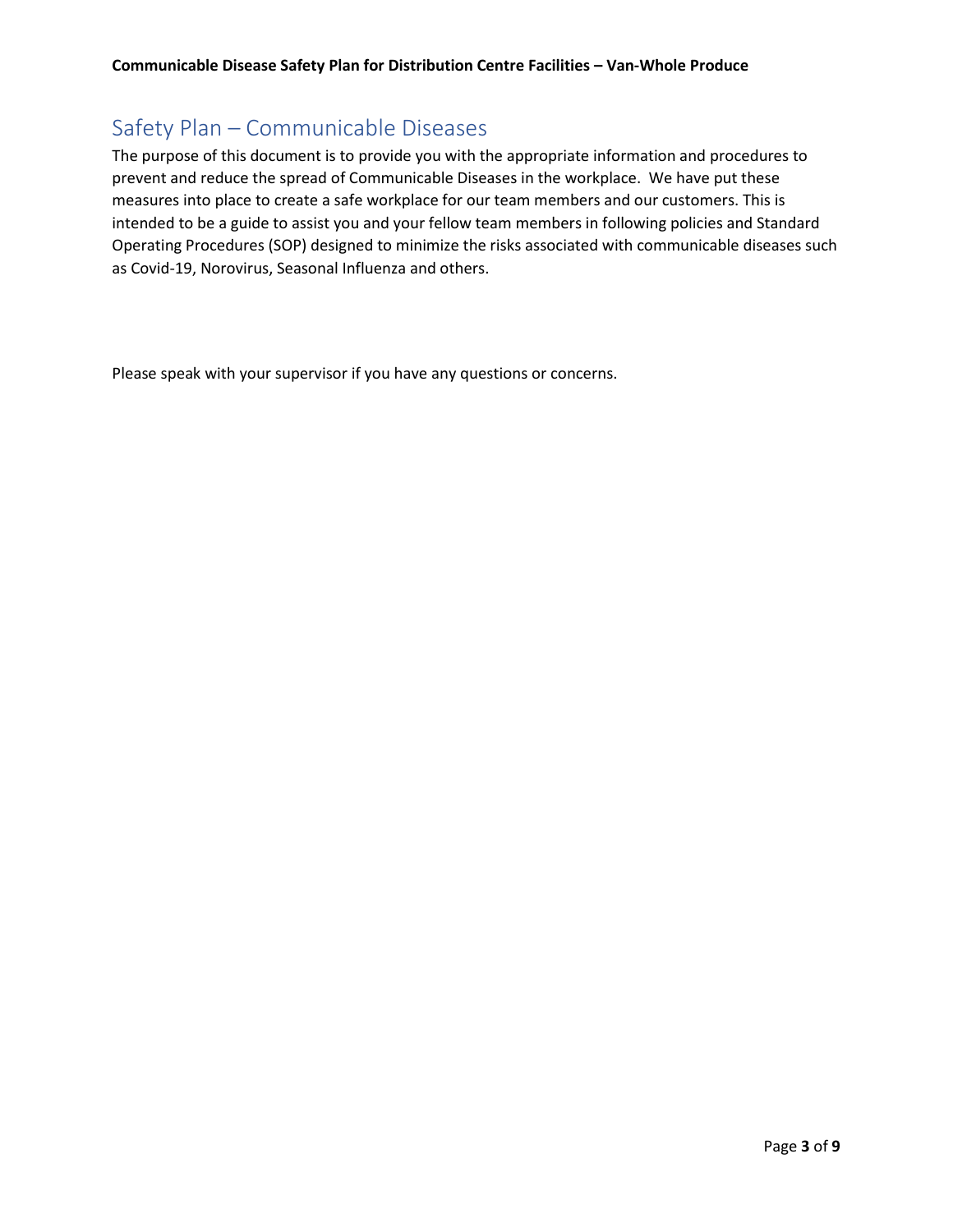# Spread of Communicable Diseases

As an employer, we have a responsibility to implement and maintain certain measures, practices and policies to reduce the risk of Communicable Diseases in the workplace.

We are required to:

- Monitor and review communicable disease-related information issued by regional health officers or the provincial health officer.
- Implement policies to support staff who have symptoms of Communicable Disease.
- Provide hand-hygiene facilities with appropriate supplies and use policies and signage to remind workers to wash their hands regularly and to cover coughs and sneezes.
- Maintain a clean environment through routine cleaning processes appropriate for the workplace.
- Ensure that building ventilation is adequate, and systems are properly maintained.
- Support employees in receiving vaccinations for vaccine-preventable conditions.

In addition, when advised by Public Health and during a period of elevated risk, we must:

- Follow the directions from medical health officers and the regional health authority.
- Follow all orders, guidance, recommendations and notices issued by the provincial health officer.
- Reassess policies and practices based on updated guidance from regional or provincial health authorities.

Communicable Diseases are most commonly spread from an infected person through:

- Respiratory droplets when you cough or sneeze.
- Close personal contact, such as touching or shaking hands.
- Touching something with a virus on it, then touching your eyes, nose or mouth before washing your hands.
- Contact with blood or other bodily fluids which may transfer disease through cuts or other openings in the skin, transfer to the eyes, nose or mouth.

## <span id="page-3-0"></span>Prevention of Communicable Diseases

The best way to prevent the spread of infection is to:

- Stay home if you are sick (eg. fever or chills, coughing, diarrhea) to avoid spreading illness to others.
- Wash your hands often with soap and water for at least 20 seconds.
- Avoid touching your eyes, nose or mouth, especially with unwashed hands.
- Avoid close contact with people displaying symptoms of respiratory illnesses.
- When coughing or sneezing:
	- $\circ$  Cover your mouth and nose with your arm or tissues to reduce the spread of germs.
	- $\circ$  Immediately dispose of any tissues you have used into the garbage as soon as possible and wash your hands afterwards.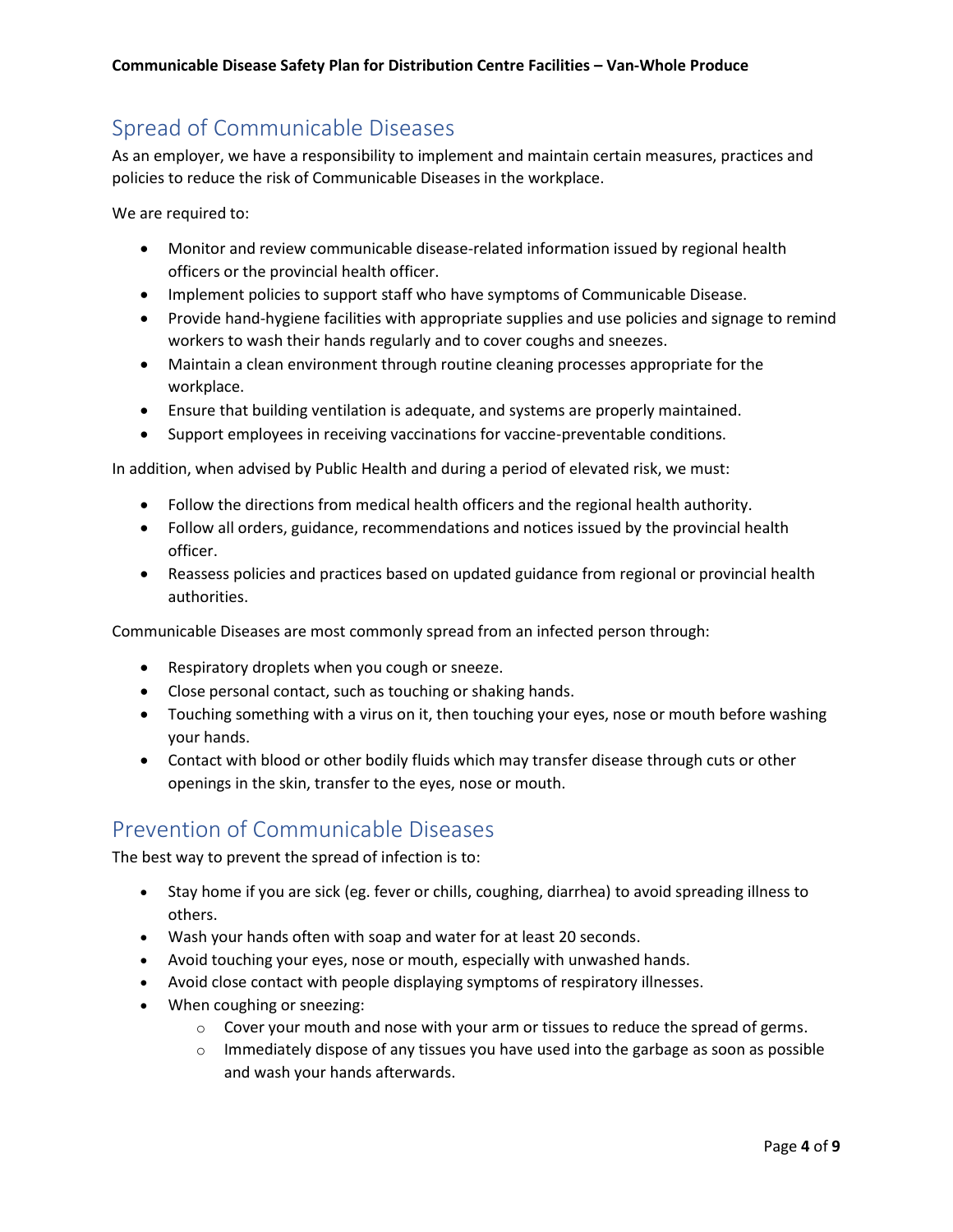• Clean and disinfect frequently touched objects and surfaces, such as electronic devices and doorknobs.

## <span id="page-4-0"></span>Communications

When appropriate, communications to team members with respect to the prevention of Communicable Diseases are posted on the Health and Safety communications bulletin board in each location and at Head Office. Team members are responsible to read and understand such communications.

From time to time, through daily huddles and department meetings, supervisors and managers are to communicate to team members and remind them of the safety protocols put in place to prevent the transmission of Communicable Diseases. Primary focus should be on the need to not come to work when sick.

In the event that the company is notified of an exposure to a Communicable Diseases in the workplace, all team members potentially affected by that notification will be provided with appropriate information and directions according to the guidance of the local Health Authority. In all cases, the company will comply with all privacy Laws and will provide information to the best of its ability, in compliance with the directions of the Health Authority and respecting all applicable Privacy Laws.

The Joint Occupational Health and Safety Committee has a responsibility to review and advise Van-Whole Produce management and team members on safety plans, protocols and measures relating to the safety of the workplace and is consulted on and contributes to the Communicable Diseases Safety Plan, which may be revised or updated from time to time as necessary.

## <span id="page-4-1"></span>Hand Hygiene

Team members must wash or sanitize their hands on a regular basis. It is recommended that team members wash their hands at least every 20 minutes, for a minimum of 20 seconds. Hand sanitizer stations have been placed around the store for team member and customer use.

Hand washing signs must be displayed in washrooms and lunchrooms for team member and customer reference.

# <span id="page-4-2"></span>Sick Policy

Team members are required to stay home if they are feeling ill. All team members, including part-time team members, are entitled to five paid sick days per year under the BC Employment Standards Act.

## <span id="page-4-3"></span>**Training**

Team members are provided with communication and training surrounding safe work practices generally, including this Communicable Disease policy and are encouraged to ask questions and provide feedback to managers.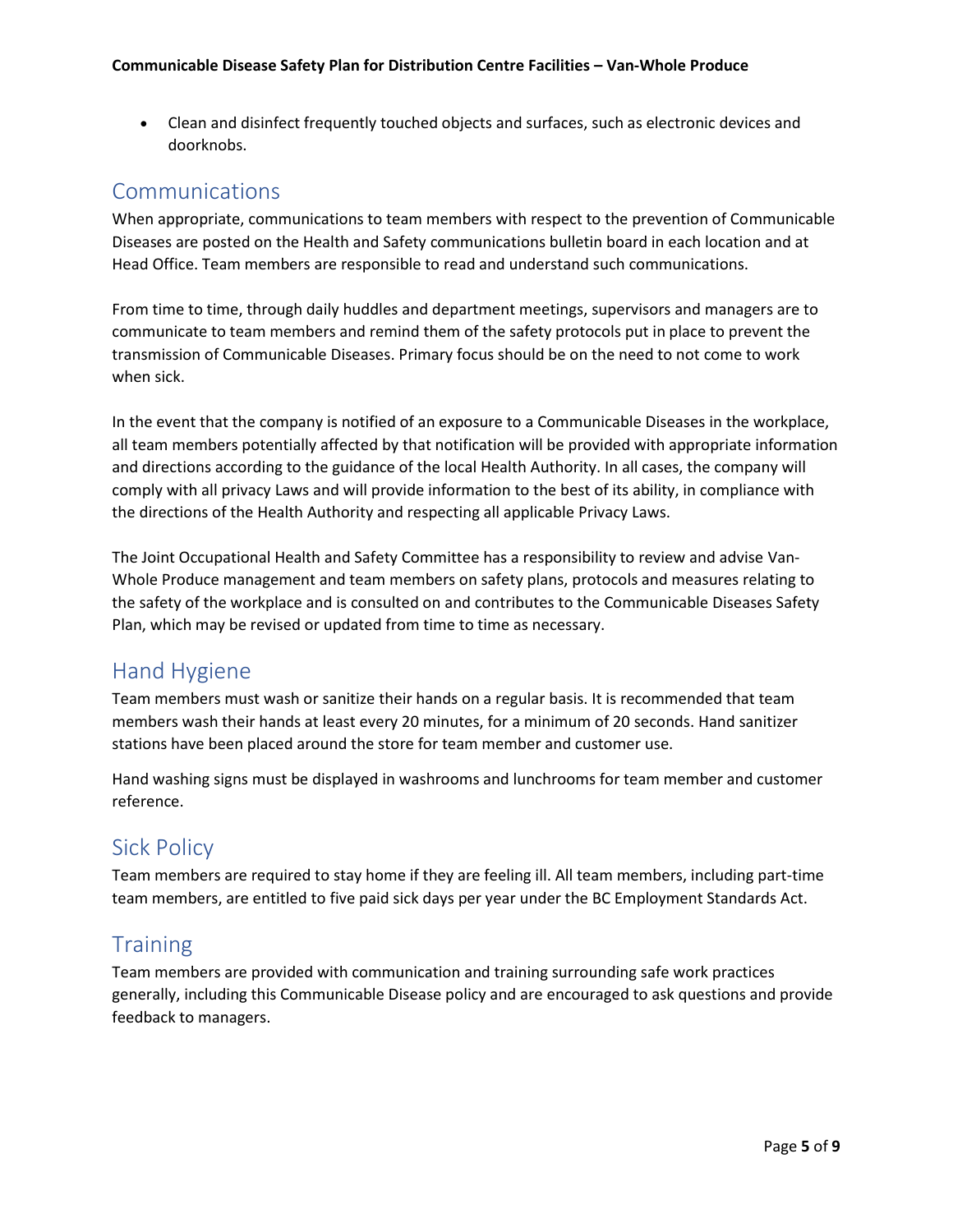## <span id="page-5-0"></span>First Aid

Occupational first aid attendants (OFAAs) provide treatment to team members as necessary. Because of the possibility of infection, we have modified our standard protocols for first aid treatment to reduce potential for transmission. Whenever appropriate (i.e. when symptoms of communicable diseases are apparent or bodily fluids are present) the OFAA will don appropriate PPE prior to assisting the patient.

## <span id="page-5-1"></span>Physical Distancing

#### **Directional Arrows**

Directional Arrows and Signage will remain in place reduce points of congestion.

#### **Floor Decals**

Floor decals to remind customer and staff about physical distancing will remain in place.

#### **Plexiglass Barriers**

During the Covid-19 Pandemic, plexiglass was installed in cash areas, deli counters and other areas within the workplace. Currently, it is our intent to retain the plexiglass barriers. This decision is subject to ongoing review.

### <span id="page-5-2"></span>Masks

It has become common practice for individuals to wear a face mask or other face covering during outbreaks or even individual presentations of Communicable Disease. Masks are required to be worn in public indoor spaces by everyone age 5 and older.

Masks should:

- Cover the mouth and nose and go under the chin
- Fit tightly with no gaps (consider adjustable masks)
- Be made of three layers of fabric, including two layers of tightly-woven fabric, with a filter or filter fabric between layers.
- If there are two layers with a pocket for a filter, use a filter

## <span id="page-5-3"></span>Importance of proper mask use:

If a Team Member chooses to wear a face mask it is important that the wearing of the mask is done correctly. Improper donning and removal of a face mask creates greater risk of infection.

Disposable face masks should be used once and then thrown in the trash. You should also remove and replace masks when they become moist.

Always follow product instructions on use and storage of the mask, and procedures for how to put on and remove a mask.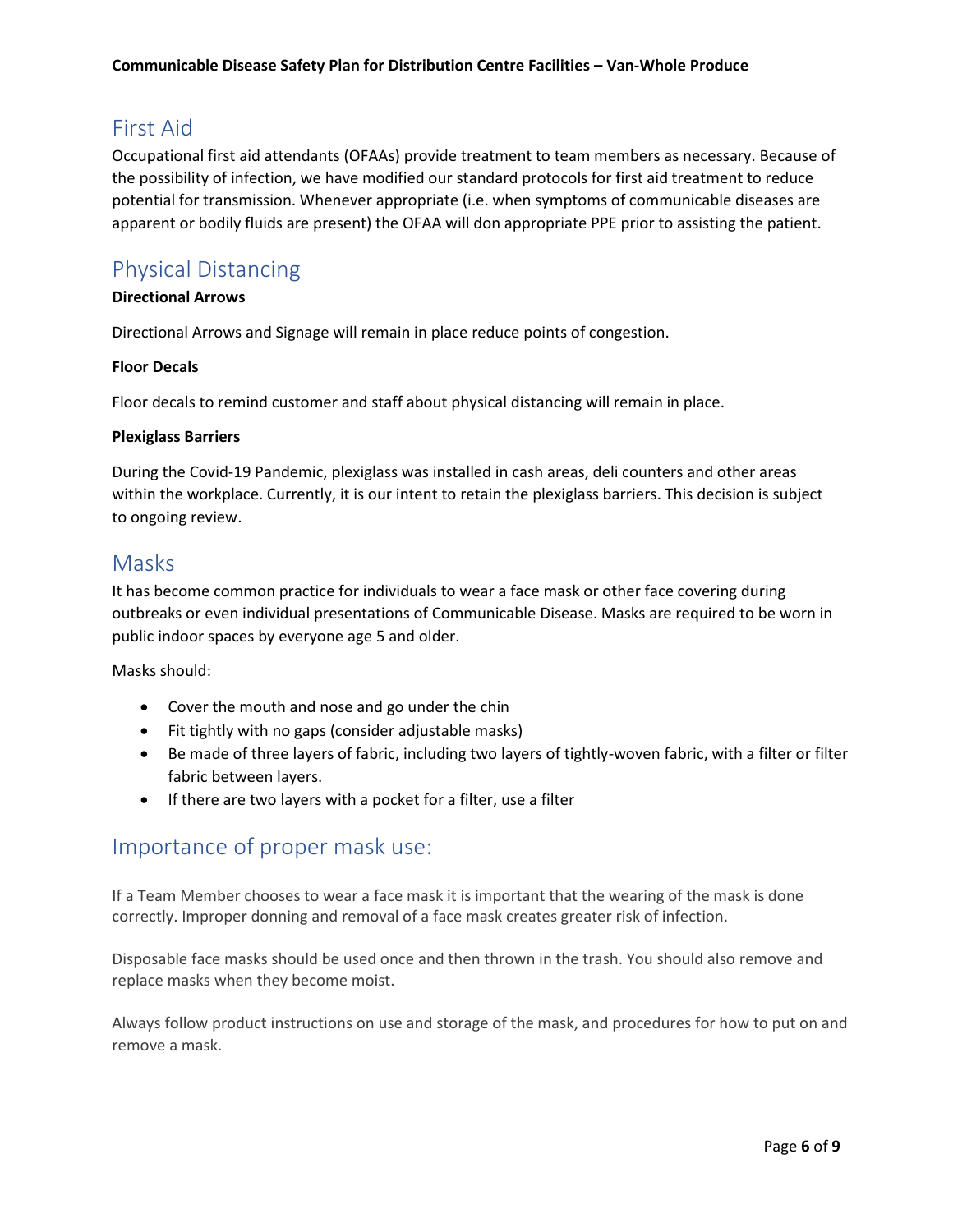# <span id="page-6-0"></span>Cleaning and Disinfecting Policy

Part of our role in keeping our customers and team members healthy and safe means that routine cleaning and disinfecting is of great importance. This recommendation document is intended to provide guidance for our routine cleaning and disinfecting, highlight the difference between the meaning of cleaning and the meaning of disinfecting, and reinforce the need for appropriate protective wear while cleaning and disinfecting.

Communicable Disease safety measures that need to be in place include:

- Cleaning and disinfection of highly touched surfaces.
- Frequent hand-washing.
- Providing hand hygiene options for customers.

#### **Frequency of Cleaning and Disinfecting Required:**

#### Cleaning and Disinfecting of all high contact areas is **required at least once per hour**.

A High Touch Cleaning and Disinfecting checklist has been created for documenting and tracking that cleaning and disinfecting is performed hourly. It is laminated and posted for daily completion and reuse the next day. Please refer to Physical Distancing & Sanitization policy for specific protocol at checkouts.

#### **High contact areas on the checklist include:**

- All door handles, including all entrance, exit, cooler, freezer and container handles, throughout the premises, as well as swing door surfaces.
- Deli surfaces, including the service counter, tables and prep areas.
- PIN pads, cheque stands, tops of cash lanes, scanners, till keyboards, and all surfaces at checkouts.
- All shopping cart and basket handles.
- Computer keyboards, mice, and areas surrounding workstation surfaces.
- Phones.
- All time clocks and Avanti touch terminals.
- Communication book areas.
- All washroom surfaces and ensuring adequate supply of hand soap is available.
- All team room surfaces.
- Trash receptacle touch points.

Some premises may have additional areas not considered in the list above. These areas will be included in our cleaning and disinfecting processes.

In addition to hourly cleaning, deep cleaning is conducted by team members before every store opening and after every store closing.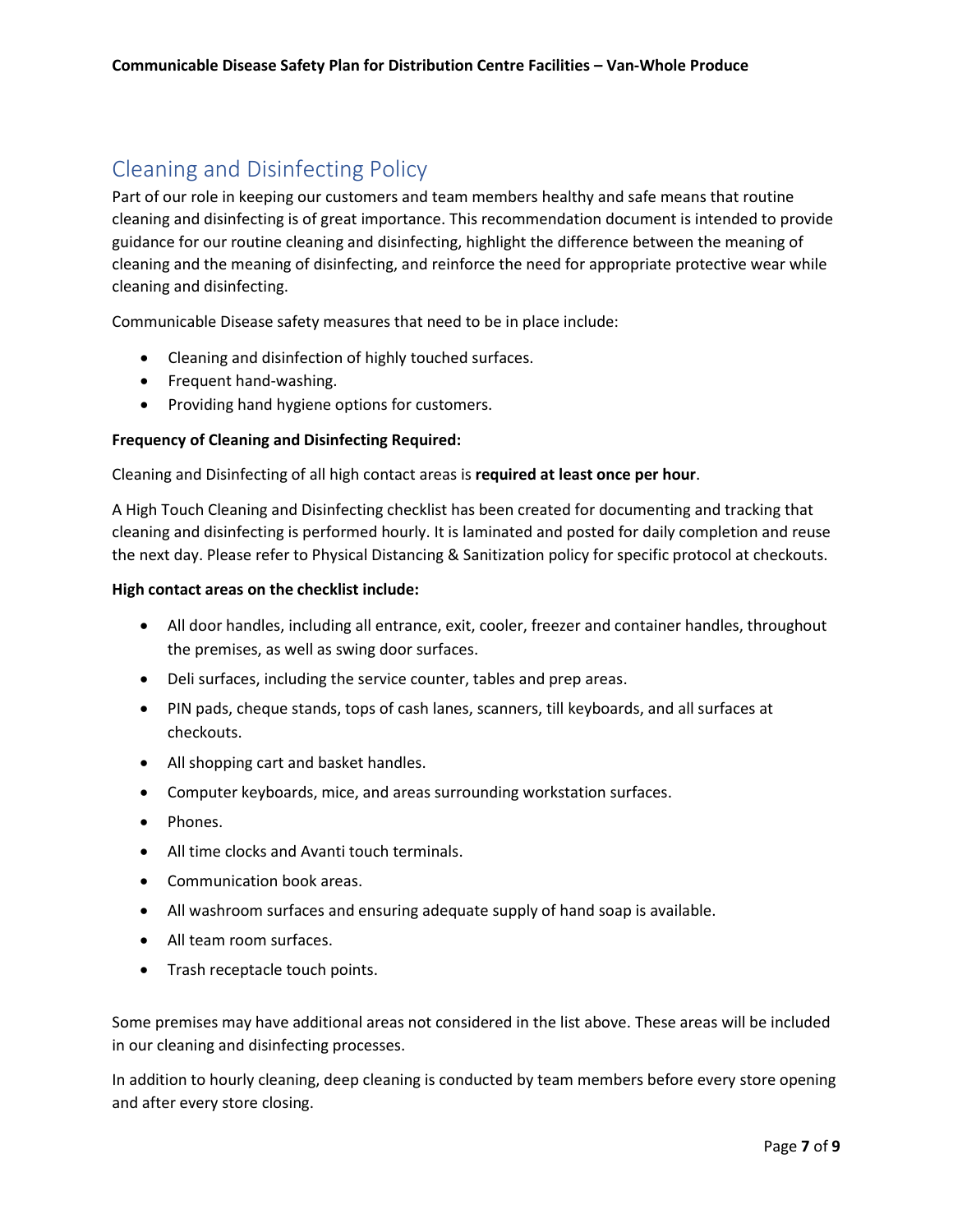#### **Cleaning Products:**

Cleaning products are products that remove germs, dirt, and impurities from surfaces by using soap (or detergent) and water. Cleaning does not necessarily kill germs, but by removing them, it lowers their numbers and the risk of spreading infection. Hard surfaces should be cleaned using regular surface cleaning products or soap and water prior to disinfection.

Read and follow manufacturer's instructions for safe use of cleaning products. It is mandatory to wear gloves while cleaning and to wash hands with soap and water for a minimum of 20 seconds immediately on glove removal.

#### **Disinfecting Products:**

Disinfecting products (store-bought disinfectant solutions and/or sprays) kill germs on surfaces using chemicals. Read and follow manufacturer's instructions for safe use of disinfection products (e.g. use in well-ventilated area, allow enough contact time for disinfectant to kill germs based on the product being used). It is mandatory to wear gloves while disinfecting and to wash hands with soap and water for a minimum of 20 seconds immediately on glove removal.

Use Oxivir RTU (Ready to Use).. This product can be used on carts, handles, conveyors, and any hard surface where contact is prevalent. (Ready to Use Surface Cleaner & Intermediate Level Disinfectant).



Sanitization of Carts & Baskets:

- 1. All used baskets are to be taken to a designated area in store to be sanitized prior to future use.
- 2. Once sanitized, baskets can be returned to stands.
- 3. Carts are to be sanitized at minimum, every 30 minutes, including handles and baskets.